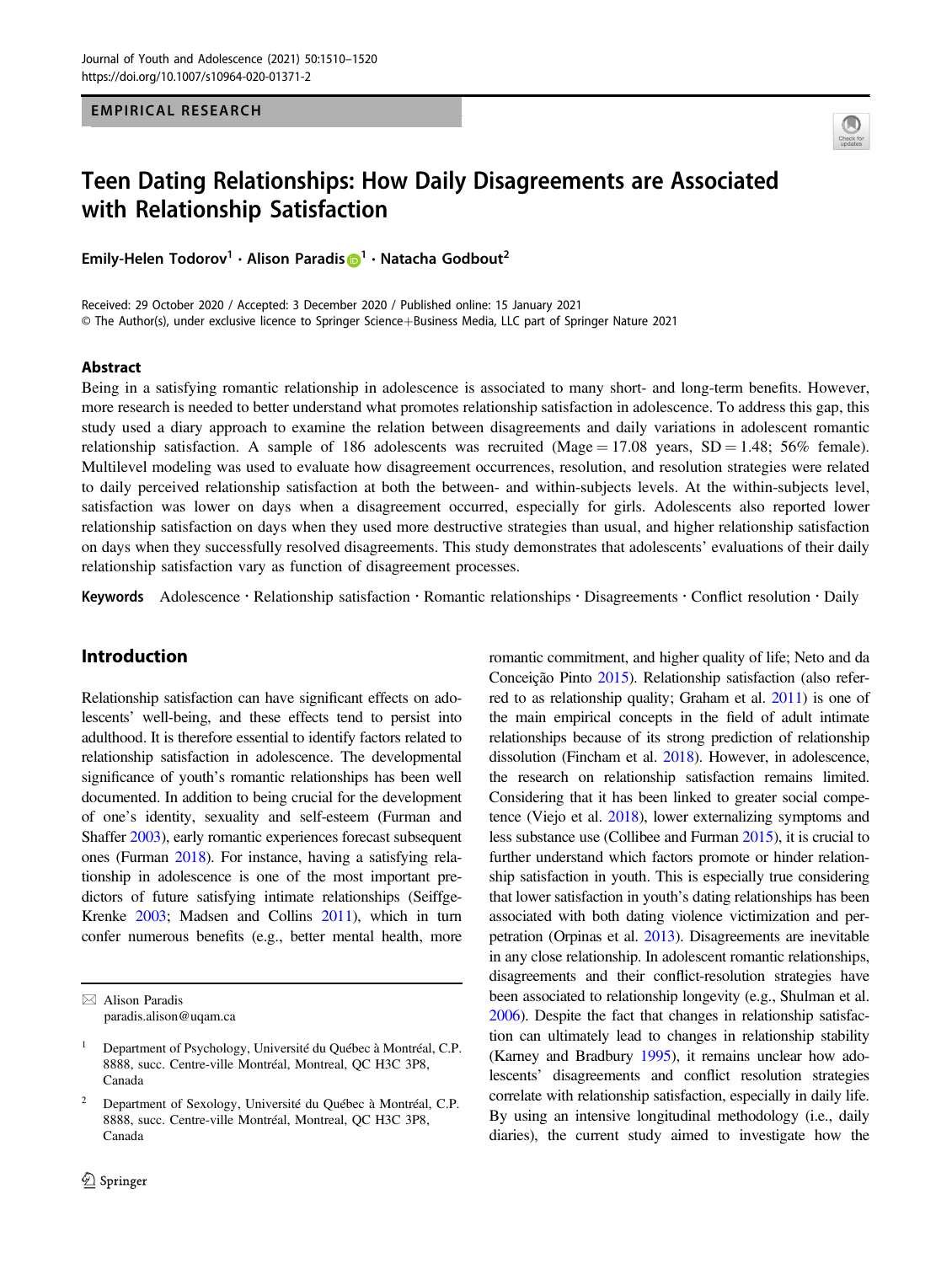occurrence of a disagreement and its processes (i.e., its resolution and the conflict resolution strategies used) are associated with relationship satisfaction. By doing so, this study aims to provide a finer, more nuanced representation of how adolescents deal with interpersonal stressors, and how, consequently, their perceptions of relationship satisfaction fluctuate daily.

# Relationship Satisfaction and Disagreements in Adolescence

Inherent to any romantic relationship are disagreements, which dating adolescents need to learn to manage with their partners. The experience of conflict and disagreements, even over minor issues, has been associated with poorer relationship satisfaction in adulthood (Cooper et al. [2018](#page-9-0)). In adolescence, it has also been linked to poorer satisfaction in friendships and parental relationships (Van Doorn et al. [2009\)](#page-10-0). Despite the fact that conflicts in adolescence occur more frequently with romantic partners than with friends (Furman and Shomaker [2008\)](#page-9-0), whether experiencing disagreements with a romantic partner in adolescence is related to changes in satisfaction remains unknown.

The strategies used to resolve conflict are even more powerful indicators of relationship satisfaction than the presence of conflict itself (Flora and Segrin [2015](#page-9-0)). Three major categories of conflict resolution strategies have been identified in the literature: positive problem solving (i.e., negotiation and finding solutions), conflict engagement (e.g., coercion, negative behaviors such as verbal violence or confrontational interaction), and withdrawal (i.e., disengaging from or downplaying the conflict) (Fortin et al. [2020\)](#page-9-0). However, more broadly, these strategies can be conceptualized along two factors into constructive (i.e., positive problem solving) and destructive strategies (i.e., conflict engagement and withdrawal) (Fortin et al. [2020](#page-9-0)).

Studies on conflict resolution styles in adolescence have documented some sex differences, namely that girls tend to resort to more destructive problem-solving behaviors than their boyfriends do (Connolly et al. [2015\)](#page-9-0). In addition, compared to their relationships with best friends, adolescents tend to use more destructive strategies when resolving their conflicts with a romantic partner (Connolly et al. [2015\)](#page-9-0). In terms of other indicators of relationship wellbeing, a study found that girls' perception of their boyfriend as being conflictual towards them was negatively associated with their own relationship satisfaction (Galliher et al. [2004\)](#page-9-0). Furthermore, the results of studies examining the link between conflict resolution and relationship longevity or stability in adolescence are consistent with findings in adults; adolescents who used more constructive strategies to solve conflicts with their romantic partners had significantly longer and more stable relationships (Shulman et al. [2006](#page-10-0);

Ha et al. [2013\)](#page-9-0). Despite this, little attention has been devoted to examining how disagreements and the strategies used to resolve them are related to relationship satisfaction, a powerful predictor of relationship stability (Le et al. [2010](#page-9-0)), in the context of teenage dating relationships. In addition, data is lacking to pinpoint how disagreement affects daily satisfaction changes. To fully understand the implications of disagreements for satisfaction, it is important to consider both whether daily disagreements have been resolved and how they have been resolved. Improving the understanding of these associations is a crucial first step towards promoting adaptive behaviors in adolescent relationships and fostering healthy relationships, which can carry over to subsequent relationships.

# Use of Daily Diaries in Relationship Satisfaction Research

Most studies examining relationship satisfaction are crosssectional, examining relationship satisfaction at one point in time. However, considering the dynamic nature of relationships (e.g., the influence of contextual factors; Kelley [1983](#page-9-0), [2002\)](#page-9-0), studying daily fluctuations in relationship satisfaction can provide a more comprehensive portrait of romantic relationships (Arriaga [2001\)](#page-9-0). Cross-sectional studies on satisfaction solely examine differences between individuals (e.g., why do some individuals report on average higher satisfaction than others?); however, satisfaction has been shown to vary within the same individual from one day to another as well (i.e., within-subjects differences; Cooper et al. [2018](#page-9-0)). Thus, to obtain a comprehensive portrait of the factors that are related to satisfaction, it is crucial to consider both between- and within-subjects processes. Intensive longitudinal methods, such as daily diaries (i.e., filling out diaries at a specific time of day), provide an optimal way to capture these processes by collecting numerous consecutive data points from each individual (Bolger and Laurenceau [2013](#page-9-0)). These methods also reduce the amount of time between the occurrence of the event and the data collection, which minimizes recall bias and increases ecological validity (Laurenceau and Bolger [2005\)](#page-9-0).

To gain a better understanding of the context that surrounds relationship satisfaction, a study used daily diaries to examine whether daily conflict was related to daily satisfaction of adolescents in their relationship with their parents and their best friends (Van Doorn et al. [2009](#page-10-0)). It found that on days when adolescents perceived higher levels of conflict than usual with either a parent or a best friend, they also reported lower relationship satisfaction. In addition, results showed that relationship satisfaction was higher on days when conflict was handled constructively compared to destructively. Adopting a daily-diary methodology when studying behaviors and perceptions can allow a finer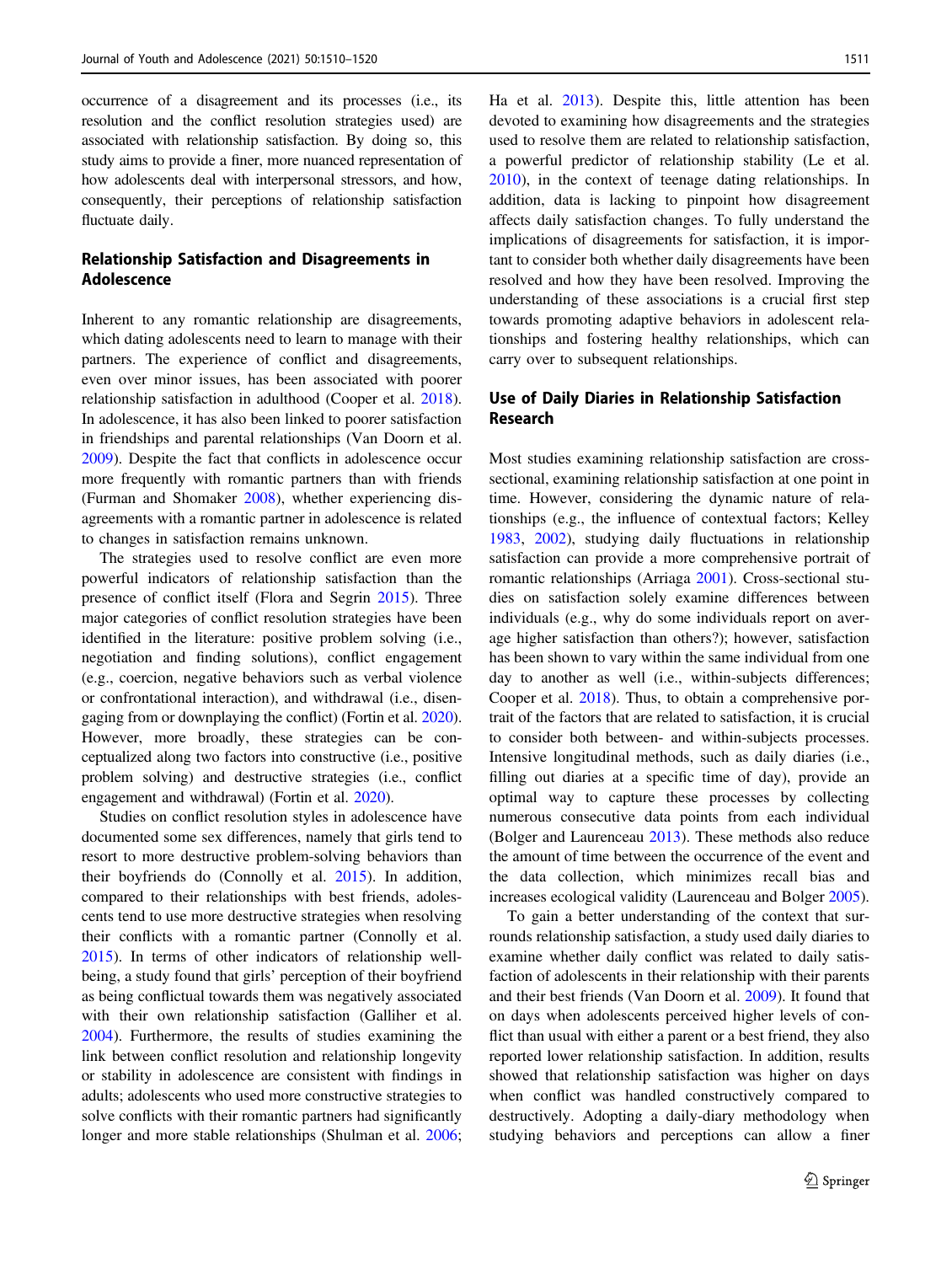depiction of relationships and better highlight their complexities. While there is existing literature on the topic in the context of friendships (e.g., Van Doorn et al. [2009\)](#page-10-0), a gap remains to understand how daily conflict and relationship satisfaction are related in the context of adolescent romantic relationships. Filling this gap has significant implications considering that in adolescence, conflicts occur more frequently (Furman and Shomaker [2008](#page-9-0))—and are resolved more destructively—in romantic relationships than in friendships (Connolly et al. [2015](#page-9-0)).

# Current Study

The goal of this study was to examine how disagreements are related to relationship satisfaction in dating adolescents at both the within- and between-subjects levels. This study investigated whether, on a given day: (1) the occurrence of a disagreement, (2) its resolution, and (3) greater use of constructive or destructive resolution strategies was associated with relationship satisfaction. It was expected that on days when adolescents reported disagreements, did not resolve their disagreements, and used less constructive and more destructive strategies than usual, they would report being less satisfied (within-subjects hypothesis). In addition, this study examined between-subjects differences, such that it compared how adolescents differed from each other on disagreement occurrences, resolved disagreements, resolution strategies and satisfaction. It was expected that adolescents who report more frequent disagreements, less frequently resolved disagreements, greater use of destructive strategies, and lesser use of constructive strategies than their peers to also report lower overall satisfaction than them (between-subjects hypothesis). Finally, this study explored whether associations differed between sexes at both the within-subjects and between-subjects levels.

# Methods

# Participants

A sample of 186 adolescents (104 girls; 82 boys) was recruited through educational institutions in the Montreal Metropolitan Area, as well as through online ads on Facebook. In order to be eligible, participants had to satisfy the following criteria: (a) aged between 14 and 19 years; (b) in a relationship for at least 1 month prior to the study; (c) living separately from their current romantic partner; (d) not have any children; and (e) have internet access. Participants were on average 17.08 years old  $(SD = 1.48)$ . The majority of participants were in a heterosexual relationship (97.8%), currently enrolled in high school (61.4%), lived at home

with both of their parents (63.4%), were of Quebecois/ Canadian ethnicity (70.4%), and spoke French at home (85.5%). In terms of their relationship characteristics, 40.3% of the sample reported being in their first dating relationship, and 43.0% reported that the relationship had been ongoing for at least a year.

#### Procedure

In-person recruitment was done through educational institutions in the Greater Montreal area. Research assistants set up a booth in each school in order to provide information to students about the study. Some schools gave their consent for research assistants to give a short informative speech in classrooms and to invite students to visit the booth after class. Then, research assistants fully explained the research procedure and the nature of the study to interested participants and obtained their written informed consent. In addition, to ensure that adolescents properly understood that the study examined disagreement in teen dating relationships, research assistants reviewed the section of the survey measuring "disagreement occurrence" with each participant. Research assistants informed participants to report on disagreements that occurred on a given day with their boyfriend or girlfriend, even if these disagreements did not escalate into more severe conflicts. Participants that were recruited online received the same explanations from a research assistant by phone. These participants also had to complete and return an electronic consent form before beginning the study. After obtaining consent, all participants received a personalized link through text message or e-mail inviting them to complete a series of online questionnaires on the secure web platform Qualtrics. In order to assure confidentiality, each participant was solely identified by a unique identification code. All participants completed an initial online questionnaire, which took about 30 min and assessed individual characteristics (e.g., socio-demographic characteristics) and relationship history. The following day, participants started the online diary study. Each day for 14 days, participants received an invitation at 8:00 p.m. to complete a 5-min daily questionnaire. The survey assessed participants' daily relationship satisfaction, disagreements, and strategies used to resolve the disagreements. Participants were required to complete the daily diary before 9:00 a.m. the following day. A reminder was sent via text message or e-mail at 7:00 a.m. to participants who had not yet completed their daily questionnaire. In order to promote participants' retention and to ensure their well-being, research assistants made follow-up calls on days 2, 7, and 12 of the study. During these phone calls, research assistants reiterated the goal of the study and asked participants if they had any difficulty interpreting questions included in the survey. In addition, a list of available online and in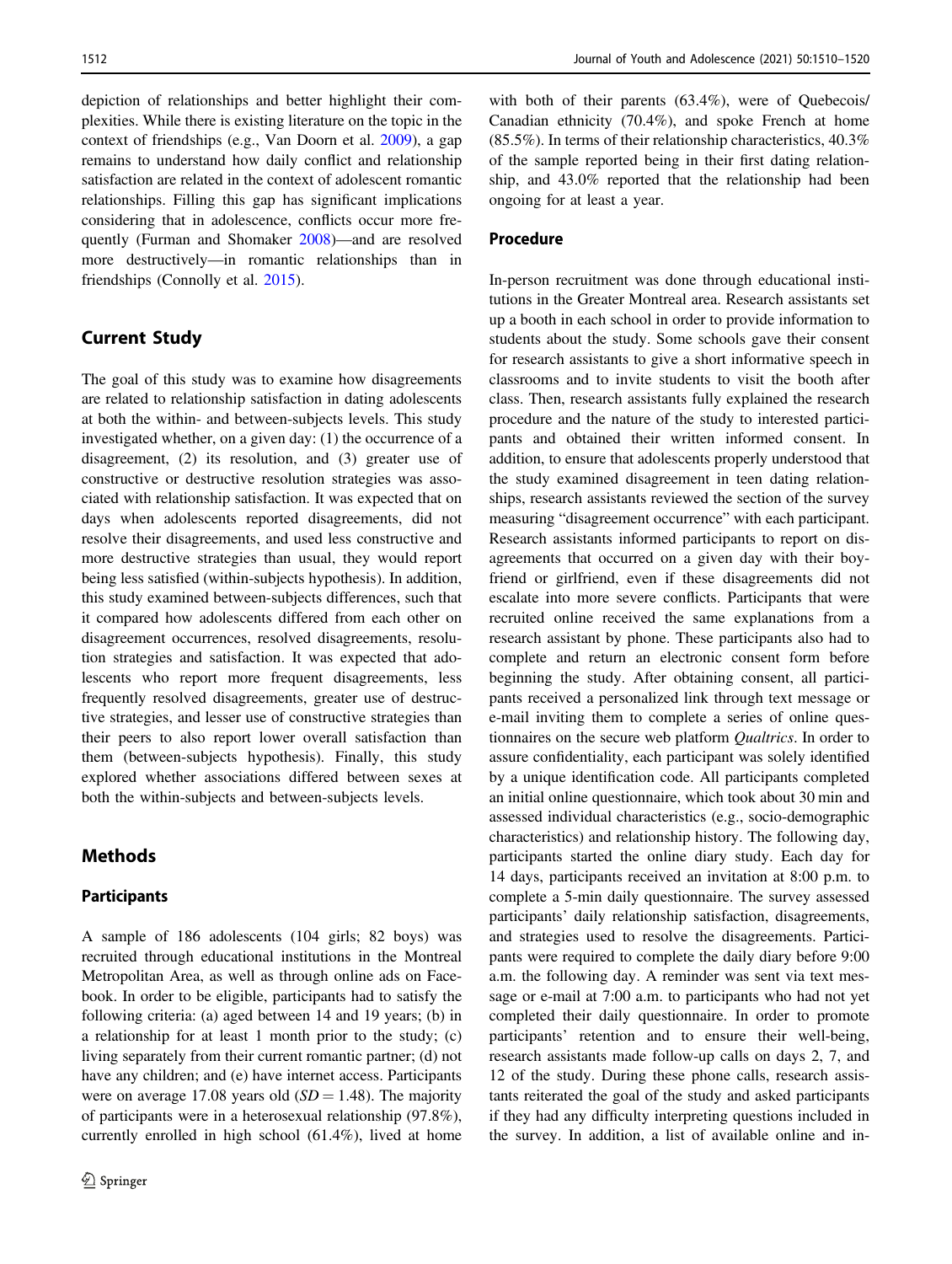person support resources was provided at the end of each online questionnaire. Participants received 4\$ for every questionnaire that was completed in the required time frame  $(8:00 \text{ p.m. to } 9:00 \text{ a.m.})$ , for a maximum total of 60\$ (the initial baseline survey, and 14 daily diaries). In addition, participants who completed at least 12 out of 14 daily diaries were eligible to win a 250\$ gift-certificate for the mall of their choice.

## Measures

#### Relationship satisfaction

Daily relationship satisfaction was measured using a validated four-item French version of the Dyadic Adjustment Scale (DAS-4; Sabourin et al. [2005\)](#page-10-0). The instructions and items were slightly modified in order to assess satisfaction perceived on a given day rather than a general perception of satisfaction. Referring to the current day, participants indicated on a Likert-scale, ranging from  $0 =$  never to  $5 =$ always, how frequently: (a) they considered ending their relationship; (b) things went well between them; and (c) they self-disclosed or confided in their partner. A final item measured participants' perception of their relationship's level of happiness from  $0 =$  extremely unhappy to  $6 =$ perfectly happy. A summed total score was used with a possible maximum of 21 and higher scores reflecting higher satisfaction. The Omega ( $\omega$ ; McDonald [1999](#page-10-0)) statistic was used to estimate level-specific reliability (Geldhof et al. [2014\)](#page-9-0). The scale exhibited moderate reliability at the within level ( $\omega$  = 0.66) and good reliability at the between level  $(\omega = 0.80)$ .

#### Daily disagreements and resolution

First, participants reported whether or not they had been in contact (either in person, phone, text message, or direct message) with their romantic partner that day. If participants answered "yes," they then answered the following dichotomous item  $(0 = no; 1 = yes)$ : "Were there times today when your opinion differentiated from your boyfriend's or girlfriend's?". Participants who answered "yes" were then invited to think about the most important difference of opinion they had that day and answer a follow-up question assessing whether or not the disagreement was resolved  $(0 = yes; 1 = no).$ 

#### Daily strategies used to resolve disagreements

The strategies participants employed to solve disagreements were measured using an adapted French version of the Con-flict Resolution Styles Inventory (CRSI; Kurdek [1994\)](#page-9-0), validated for a French-Canadian adolescent population (Fortin et al. [2020](#page-9-0)). This instrument is composed of 16 items assessing the extent to which participants used problem solving, conflict engagement, and withdrawal during their daily disagreements on a three-point Likert scale from  $0 = a$  little to  $3 = a$  lot. For the purpose of this study, mean scores of the destructive strategies (i.e., conflict engagement and withdrawal) and constructive strategies (i.e., problem solving) subscales were used. Both subscales showed good reliability within-subjects,  $\omega_{constructive} = 0.84$ ,  $\omega_{destructive} = 0.83$ , and between-subjects,  $\omega_{constructive} = 0.97$ ,  $\omega_{destructive} = 0.93$ .

#### Analyses

In order to examine how the daily occurrence of disagreement, its resolution, and the use of constructive and destructive resolution strategies were associated with sameday satisfaction, multilevel structural equation models (MSEM) were estimated using Mplus version 8.4 (Muthén and Muthén [1998](#page-10-0)–[2017](#page-10-0)). One of the essential guidelines for analyzing intensive longitudinal data is separating the between-subjects (i.e., variability in average scores between participants or inter-person differences) and within-subjects (i.e., variability in each participant's scores from one day to another or intra-person differences) levels of analysis in models (Bolger and Laurenceau [2013\)](#page-9-0).

Two separate MSEM models were estimated to examine how the daily independent variables (level 1 variables) were associated with daily satisfaction, and to determine whether there was an interaction with sex (level 2 variable). The first model examined the association between the occurrence of a disagreement and relationship satisfaction; the second examined disagreement resolution, constructive and destructive strategies, and satisfaction. All four independent variables were person-mean centered. Person-mean centering was done by subtracting each participant's mean score across all measurement points on a given independent variable from the participant's raw daily score on the targeted variable (McNeish and Hamaker [2019\)](#page-10-0). Thus, values of person-mean centered variables can be interpreted as deviations from the individual's mean (i.e., how does a participant deviate on a given day from his or her usual or average score?). For disagreement occurrence and resolution, which are dichotomous variables (i.e.,  $0 =$  no disagreement,  $1 =$  disagreed;  $0 =$  not resolved,  $1 =$  resolved), person-mean centering reflects whether or not the event occurred. For resolution strategies, which are continuous variables, person-mean centering reflects whether or not a participant significantly engaged in more or less of these strategies than their average. Then, in order to obtain a more easily interpretable intercept and capture between-subjects differences and based on recommendations for MSEM (McNeish and Hamaker [2019](#page-10-0)), predictors were grand-mean centered by subtracting the grand mean of the sample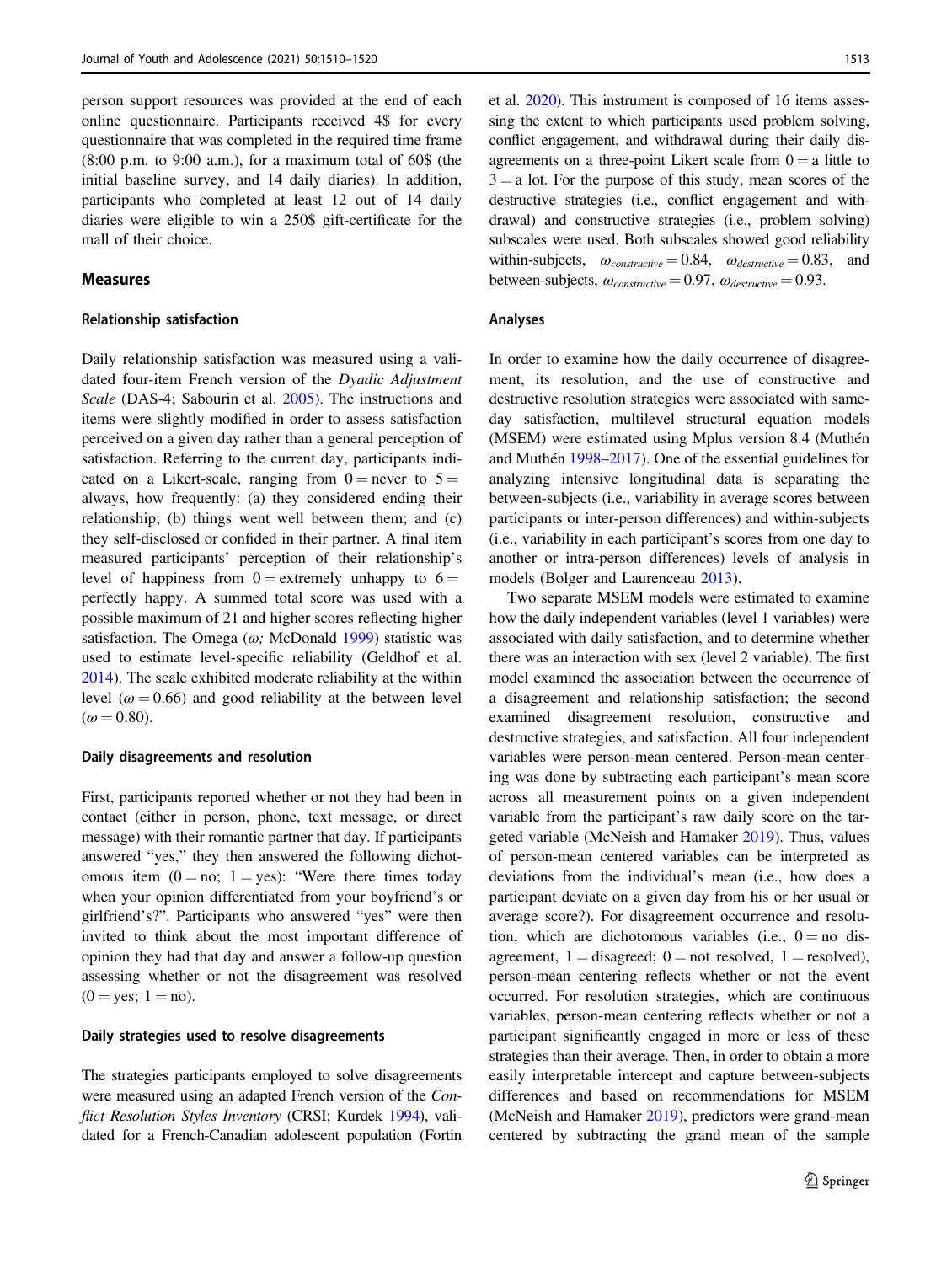<span id="page-4-0"></span>(i.e., all measurement points across all individuals in the sample) from each individual's mean on each independent variable across all measurement points. This procedure allows to examine whether adolescents who score higher or lower than the sample mean on the predictors also report higher or lower satisfaction, across the 14 days (betweensubjects differences). In each model, both the betweensubjects means, and the within-subjects deviations of the independent variables were included.

Time was entered as a covariate in both models in order to take into consideration the possibility that the relationship between the predictor variables and satisfaction may be explained by the passing of time (Bolger and Laurenceau [2013](#page-9-0)). This study also verified whether relationship length, dichotomized to represent a relationship that has been ongoing for at least 1 year (1) or for less than a year (0) was a moderator. Relationship length was subsequently removed from the analyses because it failed to contribute to the models.

# Results

# Descriptive Statistics

Descriptive statistics are summarized by sex in Table 1. Across the 14-day period, completion rate for the daily diaries was 92.28%. Adolescents in this study reported on average 2.72 days of disagreements during the course of the 14 daily diaries study. A total of 505 disagreement days were reported in the sample. Among those days, 79.8% of disagreements were reported as resolved. Based on results from *t*-tests on the person-level aggregated variables (i.e., means of the repeated measures), girls reported significantly more disagreement occurrences and greater use of destructive conflict resolution strategies. Boys reported greater use of constructive strategies, and more frequently resolved disagreements.

## Disagreement Occurrence and Relationship Satisfaction

Multilevel analyses predicting end-of-day relationship satisfaction as a function of disagreement occurrence showed significant between-subjects and within-subjects associations. Participants who reported on average more frequent disagreements over the 14 days than the sample mean reported lower relationship satisfaction overall ( $\beta = -3.48$ ,  $SE = 0.99$ , z =  $-3.52$ ,  $p < 0.001$ ). Consistently, on days when they reported a disagreement with their romantic partner, participants were also significantly less satisfied ( $\beta$  = −1.15, SE = 0.15, z = −7.55,  $p < 0.001$ ). Upon examining interactions with sex, it was found that on days when a disagreement occurred, girls were significantly less satisfied ( $\beta$  = −1.47, SE = 0.20, z = −7.62  $p < 0.001$ ) than boys ( $\beta = -0.69$ ,  $SE = 0.23$ ,  $z = -3.01$ ,



-0- Boys -0- Girls

Fig. 1 Cross-level interaction with sex moderating the relationship between daily disagreement and relationship satisfaction

| <b>Table 1</b> Descriptive statistics |                                      | Overall $(n = 186)$ | Girls $(n = 104)$ | Boys $(n=82)$ | $\boldsymbol{p}$ |
|---------------------------------------|--------------------------------------|---------------------|-------------------|---------------|------------------|
|                                       |                                      | M(SD)               |                   |               |                  |
|                                       | Mean age (14.13–19.95)               | 17.08 (1.48)        | 16.99(1.49)       | 17.20 (1.42)  | < 0.001          |
|                                       | Mean number of disagreement $(0-1)$  | 0.23(0.17)          | 0.24(0.19)        | 0.22(0.15)    | < 0.001          |
|                                       | Mean resolution $(0-1)$              | 0.79(0.29)          | 0.78(0.29)        | 0.82(0.28)    | 0.001            |
|                                       | Mean constructive strategies $(1-3)$ | 2.28(0.46)          | 2.21(0.45)        | 2.38(0.47)    | < 0.001          |
|                                       | Mean destructive strategies $(1-3)$  | 1.32(0.30)          | 1.34(0.30)        | 1.29(0.30)    | 0.001            |
|                                       | Mean satisfaction $(1-19)$           | 14.78 (2.46)        | 14.79(2.51)       | 14.76 (2.39)  | 0.79             |
|                                       |                                      | $n(\%)$             |                   |               |                  |
|                                       | Relationship of 12 months or more    | 80 (43.6)           | 46 (43.4)         | 34(42.5)      | 0.90             |

T-tests and chi-square tests were used to compare girls and boys. Mean scores for the predictor variables are aggregated from participants' total daily reports over the course of the study

| <b>Table 1</b> Descriptive statistics |
|---------------------------------------|
|                                       |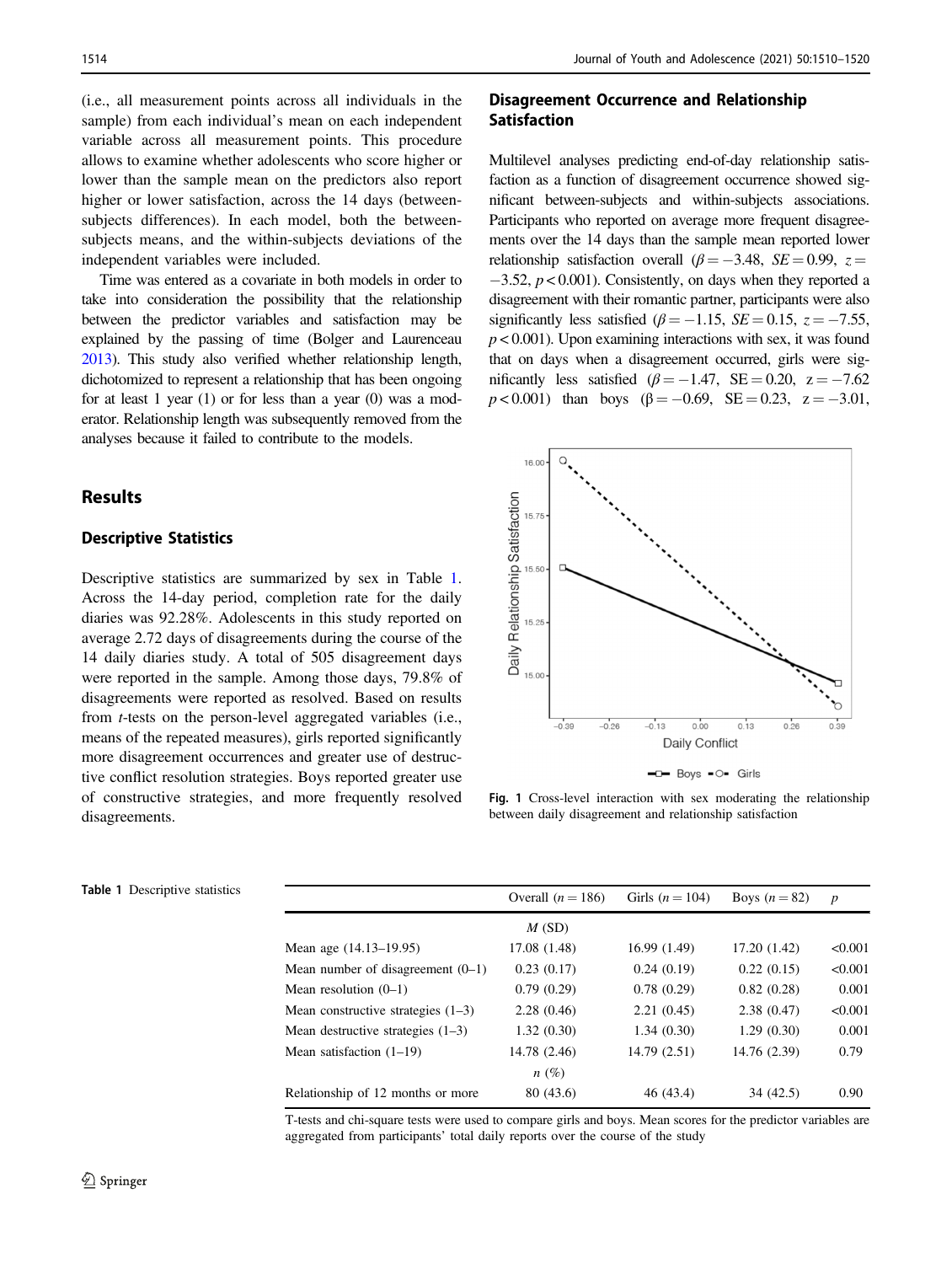Table 2 Multilevel estimates of disagreement characteristics on daily satisfaction

| Within B (SE)     | Between B (SE)   |
|-------------------|------------------|
| $1.69(0.38)$ ***  | 1.01(0.75)       |
| $-2.06(0.47)$ *** | $-2.96(0.73)$ ** |
| $-0.07(0.35)$     | $1.32(0.47)$ *   |
|                   |                  |

Resolution is a dichotomous variable coded as:  $0 =$  not resolved and  $1 =$  resolved. Time was a significant covariate. Relationship length was not a significant predictor and was removed from all models  $*_{p}$  < 0.01;  $*_{p}$  < 0.001

 $p = 0.003$ ) (Fig. [1](#page-4-0)). Thus, the within-subjects association between disagreement occurrence and daily satisfaction was modulated by the participant's sex. This was the only significant interaction with sex in the study.

#### Conflict Resolution and Relationship Satisfaction

Table 2 presents the results of the multilevel analysis predicting how disagreement characteristics (i.e., resolution and the conflict resolution strategies used) are related to end-of-day relationship satisfaction. Between-subjects results showed that participants who reported greater use of destructive strategies over the 14 days compared to the sample mean had lower relationship satisfaction ( $\beta = -2.96$ ,  $SE = 0.73$ ,  $z = -4.04$ ,  $p < 0.001$ ). Conversely, those who reported greater use of constructive strategies than the sample mean reported higher satisfaction ( $\beta = 1.32$ ,  $SE = 0.47$ ,  $z = 2.78$ ,  $p = 0.005$ ). No significant effect was found for resolution of disagreements at the between level. Thus, participants who on average reported more frequently resolved disagreements were not significantly more satisfied than their peers ( $p = 0.179$ ).

At the within-subjects level (i.e., individual level), disagreement resolution was significantly and positively associated with satisfaction ( $\beta = 1.69$ ,  $SE = 0.38$ ,  $z = 4.51$ ,  $p <$ 0.001). This suggests that on days when a disagreement was resolved, adolescents reported greater relationship satisfaction. On days when adolescents used more destructive strategies than they usually did to resolve their disagreement with their romantic partner, they reported being less satisfied ( $\beta = -2.06$ ,  $SE = 0.47$ ,  $z = -4.43$ ,  $p < 0.001$ ). There was no significant within-subjects result for the daily use of constructive strategies. After exploring whether these associations differed between girls and boys, this study found no significant interactions with sex for resolution or destructive and constructive strategies neither at the between- nor at the within-subjects level.

# **Discussion**

Romantic relationships in adolescence can serve as a training ground for acquiring and improving interpersonal

behaviors that are essential for the maintenance of future intimate relationships (Connolly and McIsaac [2009;](#page-9-0) Barber and Eccles [2003](#page-9-0)). Supporting this, research has documented the continuity of romantic experiences through time; having a satisfying relationship in adolescence is one of the most important predictors of future satisfying relationships (Seiffge-Krenke [2003;](#page-10-0) Madsen and Collins [2011\)](#page-10-0). Despite evidence that adolescent romantic relationships have longlasting implications, little is known with regards to what promotes or hinders relationship satisfaction, especially in daily life. The daily occurrence of a disagreement and the conflict resolution strategies used to resolve it are two factors that have been linked to relationship satisfaction in both adolescent friendships (Van Doorn et al. [2009\)](#page-10-0) and adult intimate relationships (Cooper et al. [2018\)](#page-9-0). The current study fills an important empirical gap by investigating whether these variables are interrelated in the context of adolescent romantic relationships. More specifically, it examined though daily diaries how the occurrence of a disagreement with a boyfriend or girlfriend, its resolution, and the strategies employed to do so were associated to daily levels of relationship satisfaction. Furthermore, it explored whether these associations differed between sexes.

## Disagreement Occurrence and Relationship Satisfaction

This study examined daily disagreements and their impact in the context of adolescent romantic relationships. Adolescents reported on average 0.23 conflicts per day with a romantic partner, which is a similar daily rate to those obtained in the literature on adolescent friendships (e.g., Vannucci et al. [2018\)](#page-10-0). While there is variability regarding prevalence of daily conflict in adult intimate relationships, this finding is also within the documented range in the literature (e.g., Lazarus et al. [2018\)](#page-9-0). Thus, while this study included a more inclusive operationalization for the disagreement variable, it obtained a similar rate to other studies on conflict.

This study's findings demonstrate that in adolescence more frequent disagreements with a romantic partner over the course of 2 weeks is associated with poorer relationship satisfaction. More importantly, in line with the emitted hypotheses, experiencing a disagreement with a boyfriend or girlfriend on a given day is related to lower relationship satisfaction on that same day. This finding is consistent with and builds on research in the context of adolescent friendships, which suggests that adolescents are significantly less satisfied on days when they report a conflict with a best friend (Van Doorn et al. [2009](#page-10-0)). The current study extends these findings to the context of romantic relationships.

This study also explored sex differences and found that the negative association between daily disagreement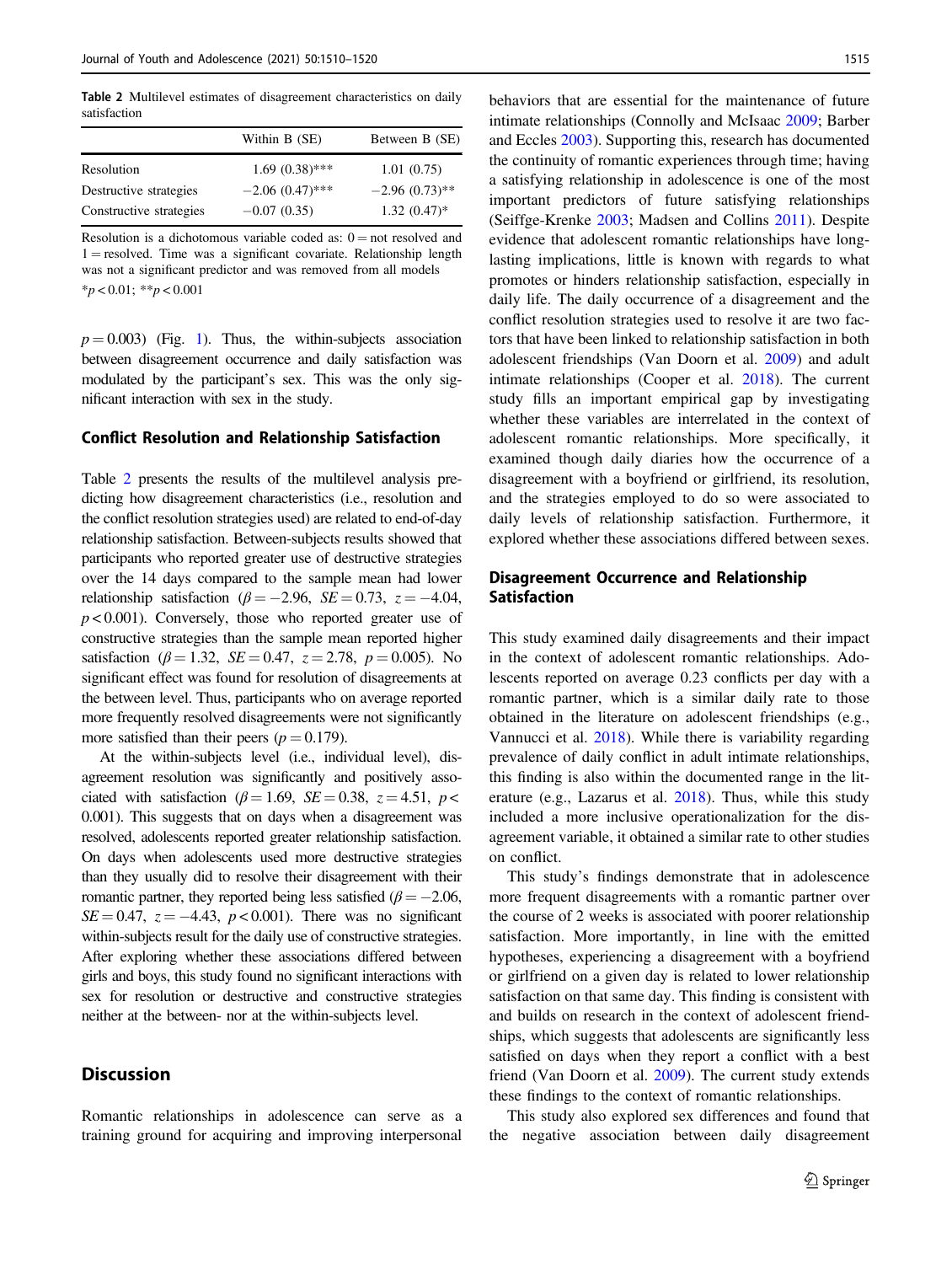occurrence and relationship satisfaction was especially true for girls. This is consistent with a study, which showed that in adolescent friendships, for both boys and girls—but especially for girls—perception of conflict was related to lower relationship satisfaction (Demir and Urberg [2004](#page-9-0)). One possible explanation for this sex difference could be that girls tend to interpret the disagreement (i.e., a negative interpersonal event) as being more stressful and threatening than boys. Some authors have suggested that women are more heavily invested in, and attuned to, their interpersonal relationships (e.g., Kendler et al. [2001\)](#page-9-0). Research suggests that not only do adolescent females experience more interpersonal stressors than their male counterparts do, but they also perceive these negative events as being more stressful (Flook [2011](#page-9-0)). Supporting this, romantic involvement in adolescence has been more strongly linked to depression for girls than for boys (Joyner and Udry [2000](#page-9-0)), suggesting that girls are more vulnerable to relational outcomes. Consistent with these findings, girls in this sample also perceived significantly more disagreements over the 14 days than boys. This may suggest that they are more sensitive to interpersonal discord, which could explain the stronger association between the occurrence of a disagreement and satisfaction for girls.

## Disagreement Resolution and Relationship Satisfaction

Despite the scarce literature on disagreement resolution and relationship satisfaction, it was hypothesized that a positive relational outcome (i.e., resolved rather than unresolved disagreement) would be related to greater satisfaction. In terms of differences between individuals, this study did not, however, find that adolescents who report more frequently resolved disagreements with a boyfriend or girlfriend over a period of 14 days were more satisfied with their relationship. An explanation for this finding may be that resolving a disagreement is a factor that has more implications for adolescents' relationship well-being in the short-term. Building on this, the results of this study revealed a significant within-subjects association for disagreement resolution, such that a resolved conflict on a given-day is related to greater same-day satisfaction. In contrast to family relationships (e.g., with siblings and parents) that are compulsory, close peer relationships including friendships and romantic relationships are voluntary in nature, thereby rendering them more vulnerable to dissolution (Laursen and Adams [2018](#page-9-0)). Disagreements can therefore pose an important threat for such symmetrical relationships by creating an imbalance in the perception of the rewards and costs associated with them (Laursen and Adams [2018](#page-9-0)). Therefore, in the current study, a possible explanation for the significant within-subjects relationship between

disagreement resolution and satisfaction may be that successfully "surviving" a disagreement with a boyfriend or girlfriend on one day can be enough for boys and girls to report being more satisfied on that same day.

Some authors have theorized that, over and above the occurrence of a conflict, the way it is resolved is a better indicator of relationship well-being (Flora and Segrin [2015](#page-9-0)). Numerous studies among adults and adolescents have shown the damaging effect of destructive conflict resolution behaviors, and the positive influence of constructive strategies on relationship well-being, including on satisfaction (e.g., Shulman et al. [2006](#page-10-0)). Destructive strategies, which foster a positive "outcome for one partner at the expense of the other" (Shulman [2003](#page-10-0), p. 121) are welldocumented for having deleterious consequences on relationships. Compared to constructive strategies, which comprise mutual communication and negotiation, confrontational and avoidant strategies generally exclude these processes, which hinders conflict resolution and even promotes subsequent conflicts (Feeney and Karantzas [2017\)](#page-9-0).

As hypothesized, at the between-subjects level, results show that adolescents who reported greater levels of destructive resolution strategies during disagreements over a 2-week period also reported poorer relationship satisfaction when compared to the sample average. In addition, those who used more constructive behaviors overall reported better relationship satisfaction than their peers. As previously mentioned, this study found no difference in overall satisfaction levels between adolescents as a function of disagreement resolution throughout the 14 days. Thus, regarding conflict resolution strategies, the betweensubjects results of this study indicate that the overall use of constructive and destructive conflict resolution strategies over time may be a better indicator of differences in relationship satisfaction levels between adolescents. At the within-subjects level, this research found that on days when adolescents used more destructive strategies (i.e., withdrawal and conflict engagement) than their usual norm to resolve a disagreement with their romantic partner, they reported being less satisfied. These results confirm this study's hypothesis, and corroborate previous findings (Van Doorn et al. [2009](#page-10-0)), while also extending the knowledge on the negative impact of destructive strategies on relationship satisfaction to adolescents' daily romantic context. Finally, despite the fact that sex differences emerged in this study with regards to average use of conflict resolution strategies, results suggest that both girls and boys perceived similarly the negative impacts of destructive strategies on their relationship satisfaction.

Interestingly, contrary to the emitted hypothesis, there was no significant within-subjects association between the use of constructive strategies (i.e., collaboration and compromise) and daily satisfaction in this study. This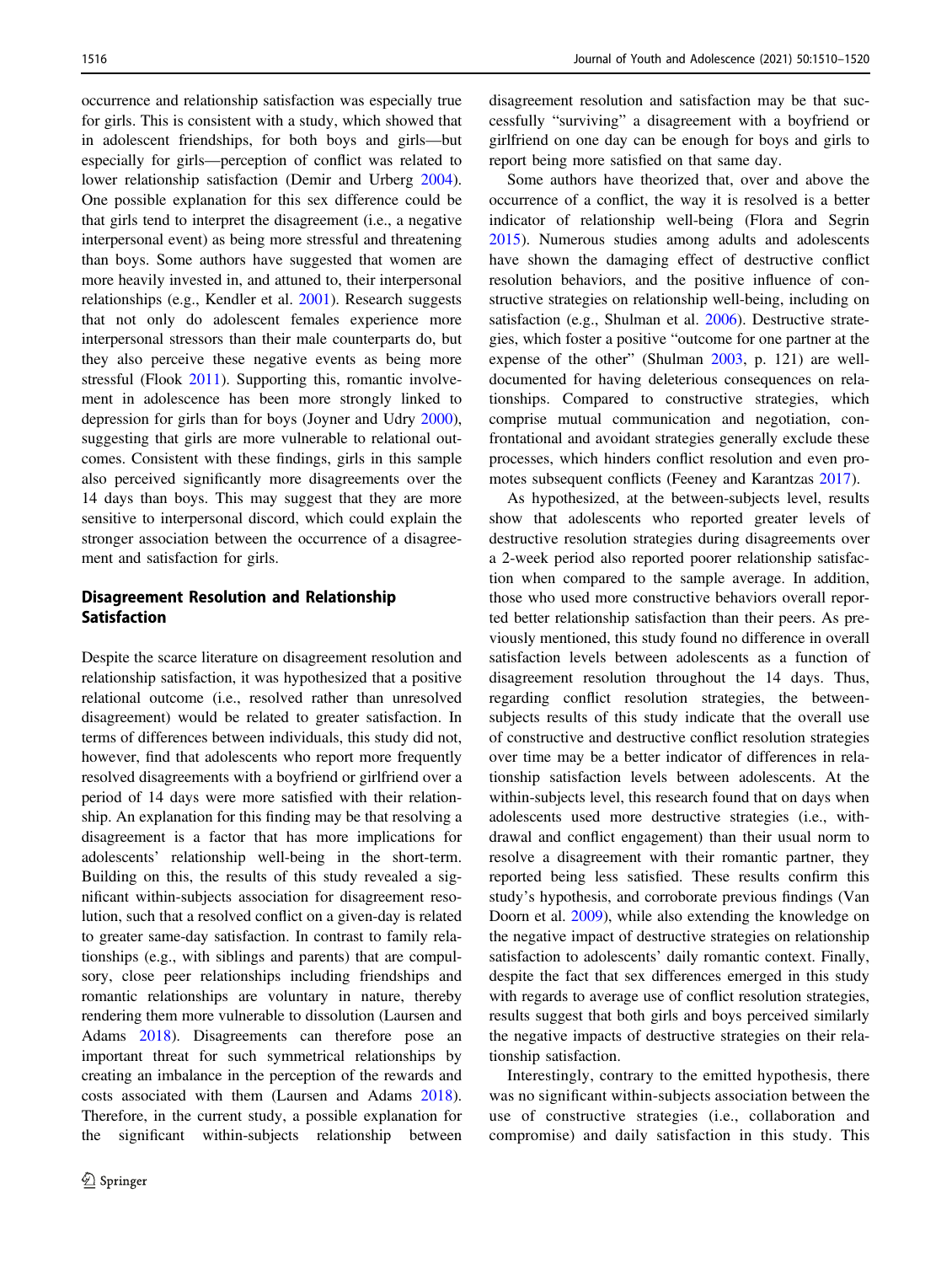diverges from available literature in the context of adolescent friendships, according to which constructive conflict is related to higher same-day relationship satisfaction with a best friend (Van Doorn et al. [2009](#page-10-0)). In the context of romantic relationships, authors have found that adolescents generally use more constructive than destructive strategies to resolve interpersonal conflict (Shulman [2003\)](#page-10-0). This was also the case in the current study. It has been theorized that, given their significance, adolescents tend to strive to maintain their romantic relationships by minimizing negative outcomes, such as coercive behaviors and one-sided benefits, and constructively tackling potential relationship damage (Shulman [2003\)](#page-10-0). Therefore, a possible explanation for the lack of significance for the within-subjects component of constructive strategies may be that adolescents use constructive strategies as their norm to preserve their relationship, thus deviating little from their average behavior in everyday life. This is supported by the comparatively smaller amount of intraindividual variability for constructive strategies than destructive strategies in the current study.

Considering that most of the literature on disagreements and relationship satisfaction in adolescence are crosssectional studies, this study filled an empirical gap by examining the day-to-day associations between disagreements and satisfaction in adolescents' dating relationships. Its findings provide a critical step towards identifying the daily processes by which experiencing a disagreement with a boyfriend or girlfriend and using different behaviors to resolve a disagreement can alter one's perception of relationship satisfaction. Methodologically, daily diaries have many benefits compared to the available crosssectional studies, including reducing recall bias (Bolger and Laurenceau [2013](#page-9-0)). By using an intensive longitudinal method (i.e., daily diaries), this study was able to differentiate within-subjects effects from between-subjects effects and to examine both how participants varied in their behavior during the course of the study, as well as how they compared to other participants. In addition, results provided a more refined description of how adolescents' daily satisfaction varies as function of contextual factors, such as the occurrence of a disagreement and the behaviors they used to solve it. Further, investigating short reference periods, with participants filling out a questionnaire every day for a set amount of time, allowed us to assess a wider range of disagreements that adolescents experience in their everyday lives, rather than only capturing less prevalent more intense conflicts that tend to be more salient (Laursen and Adams [2018](#page-9-0)).

This study documented adolescents' daily fluctuations in relationship satisfaction in the context of their romantic relationships, a topic on which there is little empirical evidence. Results yielded that perceptions of relationship

satisfaction can change from one day to another as a function of situations and behaviors, such as disagreements with a romantic partner and the strategies employed in attempt to resolve them. This study also offers an empirical contribution by showing that relationship satisfaction, even in adolescence, can be a dynamic process. Therefore, future studies should adopt methodologies that can account for daily changes in teens' dating relationship processes. Researchers can build on these findings by examining the implications of these fluctuations in adolescence. For instance, it would be pertinent to examine whether daily changes in levels of satisfaction in adolescence are as detrimental as in adulthood, as well as their implications for other outcomes such psychological distress, stress, relationship stability, etc.

The design of this study allowed us to explore more precisely which conflict resolution strategies are related to adolescents' romantic satisfaction in daily life. In fact, while this study found between-subjects differences in relationship satisfaction for both destructive and constructive strategies, only destructive strategies were related to satisfaction on a given day. The results of this research can serve as a steppingstone for existing and future intervention programs, by identifying behaviors that should specifically be targeted in order to avoid hindering adolescents' relationship satisfaction. In fact, conflict resolution is a skill that can effectively be ameliorated through intervention. In order to promote relationship satisfaction, as well as to prevent interpersonal victimization, it is essential to educate and inform adolescents on how to recognize maladaptive destructive behaviors and their consequences.

#### Limitations

This study also had some limitations. Firstly, despite the methodological advantages of intensive longitudinal methods, the correlational design of the current study did not allow us to determine the temporality of the associations between the variables or to assess causality. Therefore, it is possible that its results reflect either the effects of disagreement resolution on satisfaction, or the effects of satisfaction on disagreement resolution. As theorized by Laursen and Hafen [\(2010](#page-9-0)), the consequences of conflict can depend on certain factors such as the conflict's characteristics, as well as on the level of relationship satisfaction. It is therefore possible that the associations between disagreements and relationship satisfaction are mutually reciprocal and influence one another, such that a negatively resolved disagreement hinders relationship satisfaction, which in turn promotes further maladaptive disagreements. However, the design of this study did not permit us to test this possibility.

Next, this study included only one of the romantic partners, rather than recruiting and assessing couples. Researchers have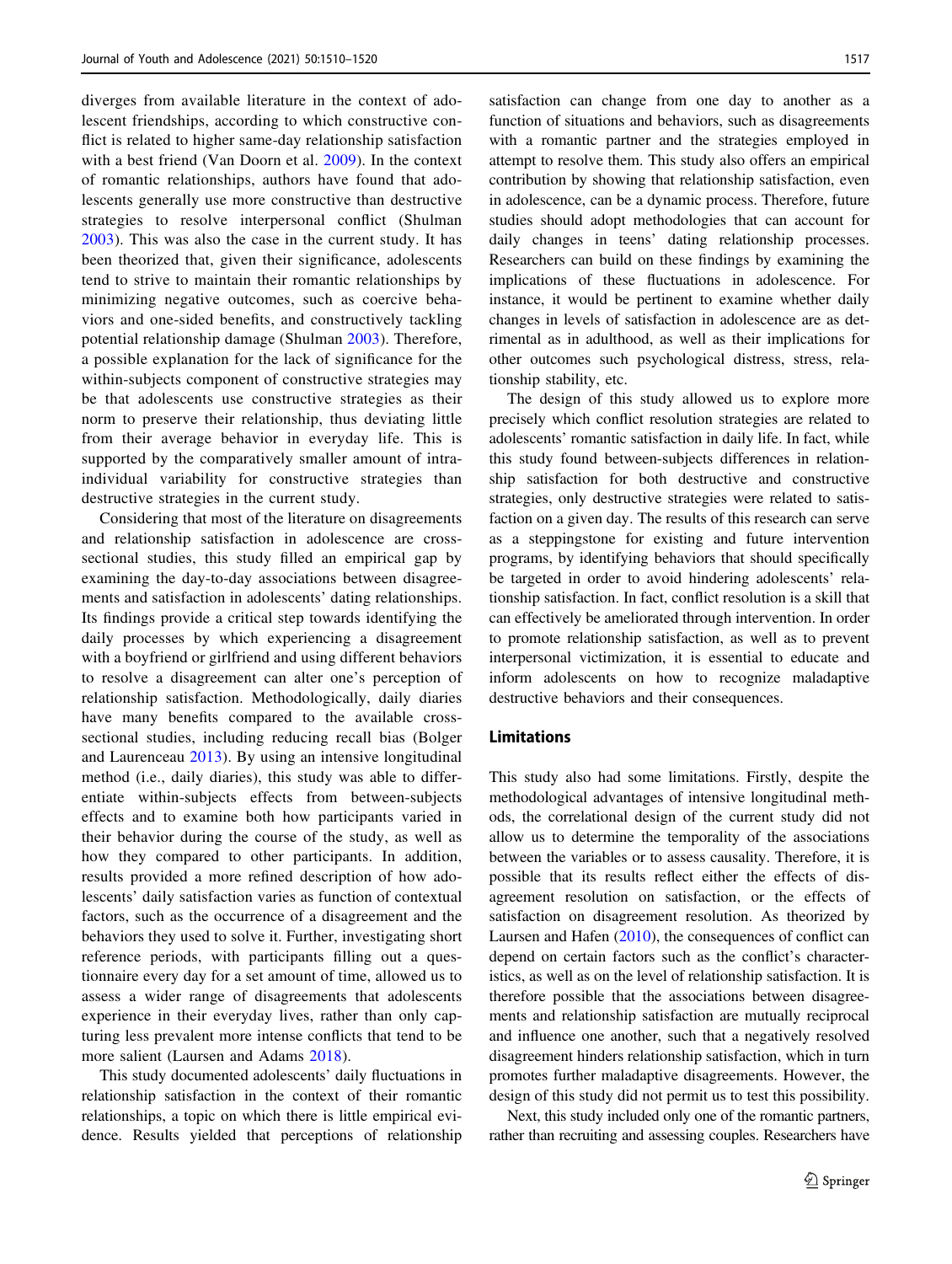highlighted the importance of taking into consideration the interdependence and reciprocity of romantic partners when studying relationship processes (Paradis and Fernet [2017](#page-10-0)). By integrating both partners in a study, it would be possible to explore how each individual's perception of relationship satisfaction is determined by their own conflict resolution behaviors, as well as by their partner's. For instance, dyadic analyses could examine how the well-documented detrimental communication pattern where one partner demands and the other withdraws is related to satisfaction in adolescence. The research design did not permit to run dyadic analyses including both partners of the teens' dating relationships. Over the course of the study, participants reported on average 2.72 days of conflict. In order to analyze dyadic data, both partners would have had to agree on the occurrence of a same disagreement on a given day. It is possible that in the same couple, one partner perceives a disagreement while the other does not. Because the current study's goal was to better understand situational events, including both partners would have most likely resulted in a lack of dyadic units of analysis (couples) and statistical power. Therefore, the research design did not focus on dyadic data. However, future studies can use different types of intensive longitudinal methods to examine the links between disagreement, resolution and relationships satisfaction within a dyadic research protocol, such as an event-sampling procedure (Bolger and Laurenceau [2013](#page-9-0)). This type of methodology collects numerous reports of interactions or disagreements over the same day. This can increase the likelihood that partners have reported on the same event or disagreement, and thus increase statistical power in order to estimate dyadic models. Additionally, in order to gain a more comprehensive understanding of conflicts and relationship satisfaction, future studies should look to recruit diverse samples as the great majority of adolescents that participated in this study were heterosexual, Caucasian, and Francophone.

Finally, considering that numerous factors can contribute to or hinder relationship satisfaction, disagreement occurrences and resolutions tell only part of the story. Because of the limited sample size, this research was unable to account for possible moderating or mediating variables. Aside from sex, this study did not take into consideration how other individual characteristics (e.g., attachment styles, emotion regulation difficulties, partner support, hostile attributions, etc.) or contextual factors (e.g., alcohol consumption and daily stress) can be related to satisfaction. Including these variables in future research should provide a more comprehensive understanding of the mechanisms that underlie teens' satisfying relationships. In line with this, this research focused solely on relationship satisfaction. However, examining how disagreement processes are related to other markers of relationship stability, such as commitment, trust, and passion may provide an even better representation of romantic relationships in adolescence.

#### Conclusion

Disagreements are naturally occurring features of interpersonal relationships (Laursen and Adams [2018](#page-9-0)). The way they are resolved is a crucial element in determining how the relationship will evolve, for instance by leading to changes in relationship satisfaction levels. However, more research is needed in order to understand the impact of disagreements on relationship satisfaction in adolescence, especially in daily life. The current study addressed this empirical gap by examining how in a daily context, the occurrence of a disagreement with a romantic partner, its resolution, and the strategies used to solve it are related to adolescents' relationship satisfaction. It found that even everyday disagreements with a boyfriend or girlfriend can have a negative impact on adolescents' relationship satisfaction—especially if these disagreements are not resolved. In addition, it confirmed that using destructive strategies such as withdrawal or conflict engagement when resolving disagreements has deleterious effects on adolescents' evaluation of their relationship. Therefore, teaching adolescents more adaptive and constructive interpersonal behaviors, such as compromise and collaboration, is key for promoting personal and relational well-being. Finally, this study's methodology allowed to obtain a more refined, micro-level understanding of adolescent relationship processes, for instance by showing that similarly to adults, adolescents can vary in their perceptions of relationship satisfaction from one day to another as a result of contextual factors, such as disagreements and their processes.

Authors' Contributions E.H.T. contributed to the conception of the study and the design, participated in the data collection, performed the statistical analysis, and drafted the manuscript; A.P. contributed to the conception and design of the study, supervised data collection, material preparation and data analysis, and helped draft the manuscript; N.G. participated in the data analysis and contributed to writing the manuscript. All authors read and approved the final manuscript.

Funding This study was accomplished with funding by the Social Sciences and Humanities Research Council of Canada (SSHRC; 430- 2018-00771) awarded to A.P.

Data Sharing and Declaration This manuscript's data will not be deposited.

#### Compliance with Ethical Standards

Conflict of Interest The authors declare that they have no conflict of interest.

Ethical Approval This study has been approved by the Université du Québec à Montréal's institutional ethics committee for research with human subjects (Comité institutional d'éthique de la recherche avec des êtres humains); certificate # 1770\_e\_2018; file #592.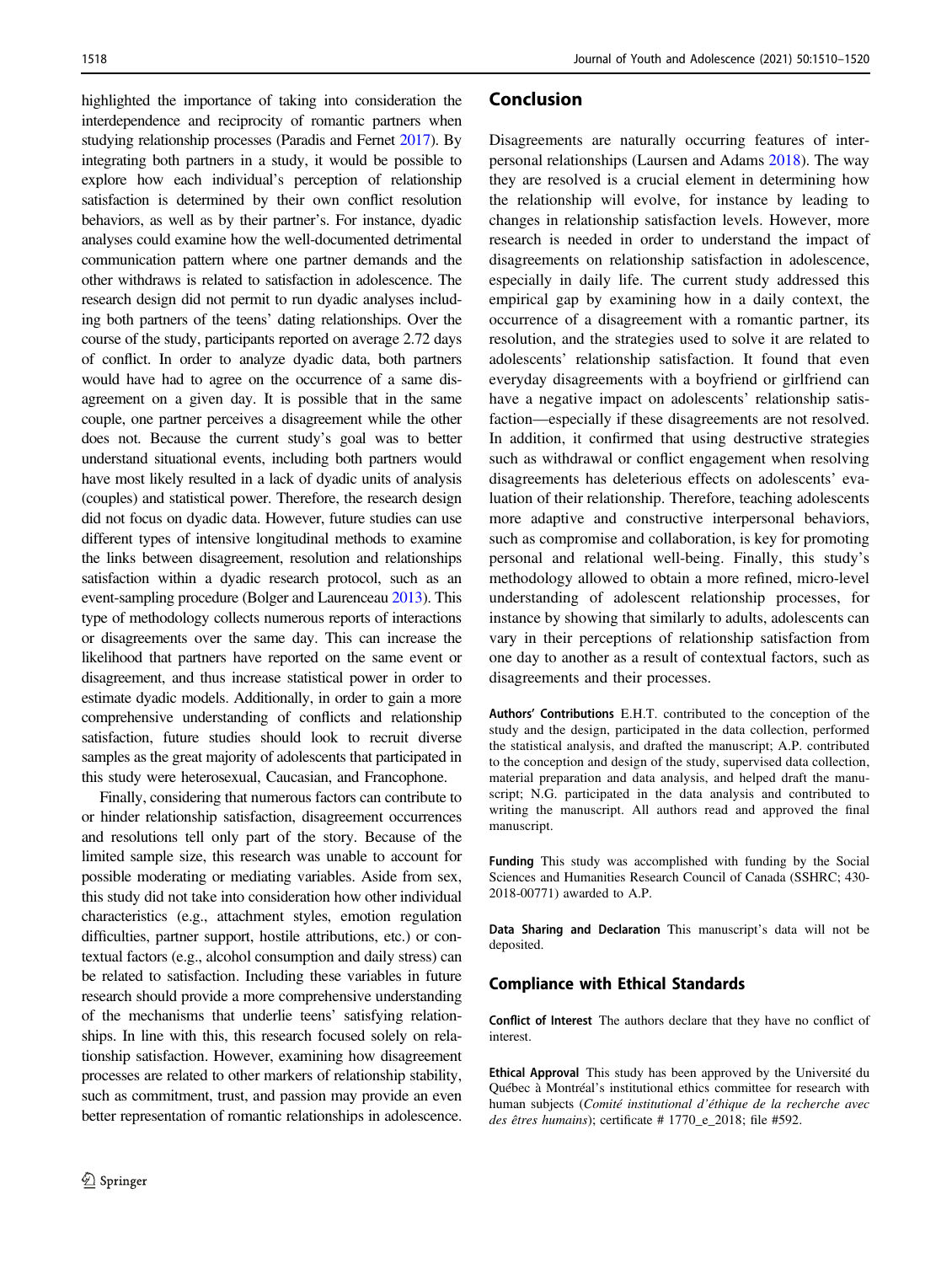<span id="page-9-0"></span>Informed Consent Informed consent was obtained through signed consent forms. Participants were solely identifiable by an assigned identification code.

Publisher's note Springer Nature remains neutral with regard to jurisdictional claims in published maps and institutional affiliations.

# References

- Arriaga, X. B. (2001). The ups and downs of dating: fluctuations in satisfaction in newly formed romantic relationships. Journal of Personality and Social Psychology, 80(5), 754.
- Barber, B., & Eccles, J. (2003). The joy of romance: Healthy adolescent relationships as an educational agenda. In P. Florsheim (Ed.), Adolescent romantic relations and sexual behavior: Theory, research, and practical implications (pp. 355–370). Mahwah, NJ: Lawrence Erlbaum Associates Publishers. Psychology Press.
- Bolger, N., & Laurenceau, J.-P. (2013). Methodology in the social sciences. In Intensive longitudinal methods: An introduction to diary and experience sampling research. New York, NY: Guilford Press.
- Carver, K., Joyner, K., & Udry, J. R. (2003). National estimates of adolescent romantic relationships. In P. Florsheim (Ed.), Adolescent romantic relations and sexual behavior: Theory, research, and practical implications (pp. 23–56). Mahwah, NJ: Lawrence Erlbaum Associates Publishers.
- Collibee, C., & Furman, W. (2015). Quality counts: developmental shifts in associations between romantic relationship qualities and psychosocial adjustment. Child Development, 86(5), 1639–1652. [https://doi.org/10.1111/cdev.12403.](https://doi.org/10.1111/cdev.12403)
- Connolly, J., & McIsaac, C. (2009). Adolescents' explanations for romantic dissolutions: a developmental perspective. Journal of Adolescence, 32(5), 1209–1223. [https://doi.org/10.1016/j.](https://doi.org/10.1016/j.adolescence.2009.01.006) [adolescence.2009.01.006](https://doi.org/10.1016/j.adolescence.2009.01.006).
- Connolly, J., Baird, K., Bravo, V., Lovald, B., Pepler, D., & Craig, W. (2015). Adolescents' use of affiliative and aggressive strategies during conflict with romantic partners and best-friends. European Journal of Developmental Psychology, 12(5), 549–564. [https://](https://doi.org/10.1080/17405629.2015.1066244) [doi.org/10.1080/17405629.2015.1066244.](https://doi.org/10.1080/17405629.2015.1066244)
- Cooper, A. N., Totenhagen, C. J., McDaniel, B. T., & Curran, M. A. (2018). Volatility in daily relationship quality: the roles of attachment and gender. Journal of Social and Personal Relationships, 35 (3), 348–371. [https://doi.org/10.1177/0265407517690038.](https://doi.org/10.1177/0265407517690038)
- Demir, M., & Urberg, K. A. (2004). Friendship and adjustment among adolescents. Journal of Experimental Child Psychology, 88(1), 68–82.
- Feeney, J. A., & Karantzas, G. C. (2017). Couple conflict: insights from an attachment perspective. Current Opinion in Psychology, 13, 60–64.
- Fincham, F. D., Rogge, R., & Beach, S. R. H. (2018). Relationship satisfaction. In A. L. Vangelisti & D. Perlman (Eds), The Cambridge handbook of personal relationships (pp. 422–436). Cambridge, England: Cambridge University Press.
- Flook, L. (2011). Gender differences in adolescents' daily interpersonal events and well-being. Child Development, 82(2), 454–461.
- Flora, J., & Segrin, C. (2015). Family conflict and communication. In The SAGE handbook of family communication (pp. 91–106). Thousand Oaks, CA: Sage Publications.
- Fortin, A., Paradis, A., Lapierre, A., & Hébert, M. (2020). Validation of the French-Canadian adaptation of the Conflict Resolution Styles Inventory for adolescents in dating relationships. Canadian

Journal of Behavioural Science/Revue canadienne des sciences du comportement, 52(4), 337–342.

- Furman, W. (2018). The romantic relationships of youth. In W. M. Bukowski, B. Laursen, & K. H. Rubin (Eds), Handbook of peer interactions, relationships, and groups (pp. 410–428). New York, NY: The Guilford Press.
- Furman, W., & Shaffer, L. (2003). The role of romantic relationships in adolescent development. In P. Florsheim (Ed.), Adolescent romantic relations and sexual behavior: Theory, research, and practical implications (pp. 3–22). Mahwah, NJ: Lawrence Erlbaum Associates Publishers.
- Furman, W., & Shomaker, L. B. (2008). Patterns of interaction in adolescent romantic relationships: distinct features and links to other close relationships. Journal of Adolescence, 31(6), 771–788. [https://doi.org/10.1016/j.adolescence.2007.10.007.](https://doi.org/10.1016/j.adolescence.2007.10.007)
- Galliher, R. V., Welsh, D. P., Rostosky, S. S., & Kawaguchi, M. C. (2004). Interaction and relationship quality in late adolescent romantic couples. Journal of Social and Personal Relationships, 21(2), 203–216. <https://doi.org/10.1177/0265407504041383>.
- Geldhof, G. J., Preacher, K. J., & Zyphur, M. J. (2014). Reliability estimation in a multilevel confirmatory factor analysis framework. Psychological Methods, 19(1), 72.
- Graham, J. M., Diebels, K. J., & Barnow, Z. B. (2011). The reliability of relationship satisfaction: a reliability generalization metaanalysis. Journal of Family Psychology, 25(1), 39–48. [https://doi.](https://doi.org/10.1037/a0022441) [org/10.1037/a0022441.](https://doi.org/10.1037/a0022441)
- Ha, T., Overbeek, G., Lichtwarck-Aschoff, A., & Engels, R. C. (2013). Do conflict resolution and recovery predict the survival of adolescents' romantic relationships?. PloS ONE, 8(4). [https://doi.org/](https://doi.org/10.1371/journal.pone.0061871) [10.1371/journal.pone.0061871](https://doi.org/10.1371/journal.pone.0061871).
- Joyner, K., & Udry, J. (2000). You don't bring me anything but down: adolescent romance and depression. Journal of Health and Social Behavior, 41(4), 369–391.
- Karney, B. R., & Bradbury, T. N. (1995). The longitudinal course of marital quality and stability: a review of theory, methods, and research. Psychological Bulletin, 118(1), 3–34.
- Kelley, H. (1983). Close relationships. New York, NY: Freeman.
- Kelley, H. (2002). Close relationships (Foundations of psychology). Clinton Corners, NY: Percheron Press.
- Kendler, K. S., Thornton, L. M., & Prescott, C. A. (2001). Gender differences in the rates of exposure to stressful life events and sensitivity to their depressogenic effects. American Journal of Psychiatry, 158(4), 587–593.
- Kurdek, L. A. (1994). Conflict resolution styles in gay, lesbian, heterosexual nonparent, and heterosexual parent couples. Journal of Marriage and the Family, 56(3), 705–722.
- Laurenceau, J.-P., & Bolger, N. (2005). Using diary methods to study marital and family processes. Journal of Family Psychology, 19 (1), 86–97.
- Laursen, B., & Adams, R. (2018). Conflict between peers. In W. M. Bukowski, B. Laursen, & K. H. Rubin (Eds), Handbook of peer interactions, relationships, and groups (pp. 265–283). New York, NY: The Guilford Press.
- Laursen, B., & Hafen, C. A. (2010). Future directions in the study of close relationships: conflict is bad (except when it's not). Social Development, 19(4), 858–872.
- Laursen, B., Finkelstein, B. D., & Betts, N. T. (2001). A developmental meta-analysis of peer conflict resolution. Developmental Review, 21(4), 423–449.
- Lazarus, G., Bar-Kalifa, E., & Rafaeli, E. (2018). Accurate where it counts: empathic accuracy on conflict and no-conflict days. Emotion, 18(2), 212–228. [https://doi.org/10.1037/emo0000325.](https://doi.org/10.1037/emo0000325)
- Le, B., Dove, N. L., Agnew, C. R., Korn, M. S., & Mutso, A. A. (2010). Predicting nonmarital romantic relationship dissolution: a meta-analytic synthesis. Personal Relationships, 17(3), 377–390.